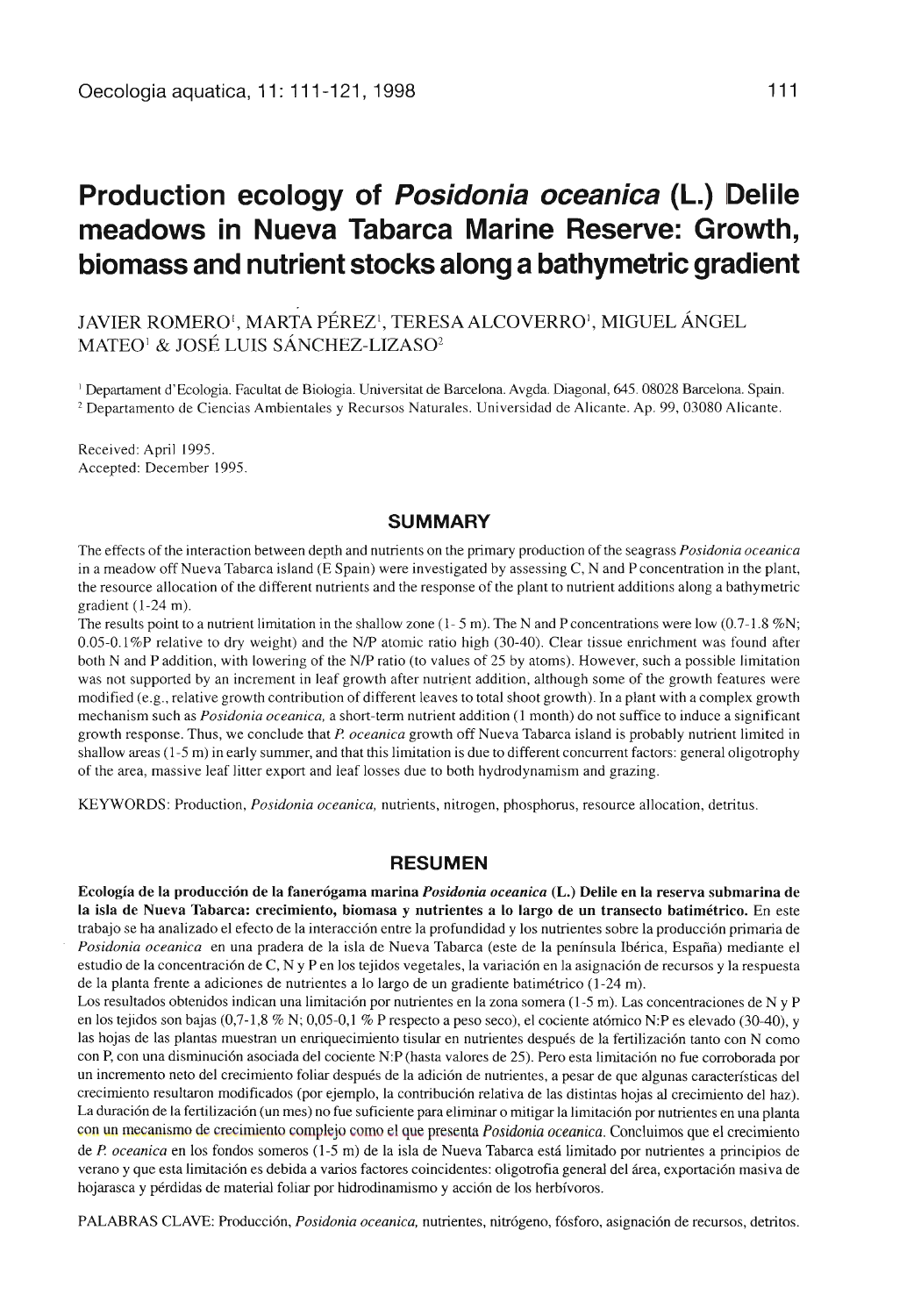## **INTRODUCTION**

The Mediterranean seagrass *Posidonia oceanica* occurs along a wide bathymetric range (0-25 m; down to 45 m in very clear waters: Ros et al., 1985), and this implies a great heterogeneity of growth conditions. Plant response to depth has been studied from different aspects: annual growth (Ott, 1980; Bay, 1984; Romero, 1989a; Buia et al., 1992), phenology (Giraud, 1979; Caye, 1982; Romero, 1989b; Sánchez-Lizaso, 1993), biomass and storage products (Pire, 1985, 1989), and morphology (Mariani-Colombo et al., 1983), among others. Light reduction with depth causes a decrease in seagrass production, which can be of up to one order of magnitude (Duarte, 1989), and thus in nutrient demand; since nutrient availability (both in the sediment and the water column) in general increases with depth, nutritional conditions should strongly change along a bathymetric gradient. To our knowledge, the assessment of such changes and their implications for plant growth and production have not been already attempted for this species.

Here we examine the interaction between nutrients and depth on the production of *Posidonia oceanica* by two complementary approaches: (i) the measurement of carbón, nitrogen and phosphorus concentrations in the different plant organs and their detritus, as well as the estimation of stocks of the corresponding elements along a depth gradient, and (ii) the evaluation of the extent of nutrient limitation at different depths.

#### **METHODS**

#### **Study site**

The study was carried out between June and July 1991 in a *Posidonia oceanica* meadow in the Nueva Tabarca Island marine reserve (Alicante, East Spain) extending from near the surface to ca. 24 m depth (Fig. 1; see Ramos, 1985, for detailed site description).



FIGURE 1. Study site, with the transect where the samples were taken. *Localización del área de estudio, con el transecto en el que se tomaron las muestras.*

## **Shoot density and leaf nutrient content along a bathymetric gradient.**

Samples were taken at 1, 3, 5, 10, 15, 20, and 24 m depth. At each depth, a 40 x 40 cm quadrat was placed on the seagrass bed, the number of shoots recorded and three of them (chosen at random) were collected for element analysis. This procedure was performed in triplicate at each depth. Leaf material was then sorted into three categories: young leaves (less than 15 cm), intermediate leaves, and old leaves (following Giraud, 1979). Each fraction was dried at 70°C and weighed. Subsamples of each were analysed for C, N and P content (see below). Old leaves included epiphytes, while in intermediate and young leaves only the portions uncovered by epiphytes were used.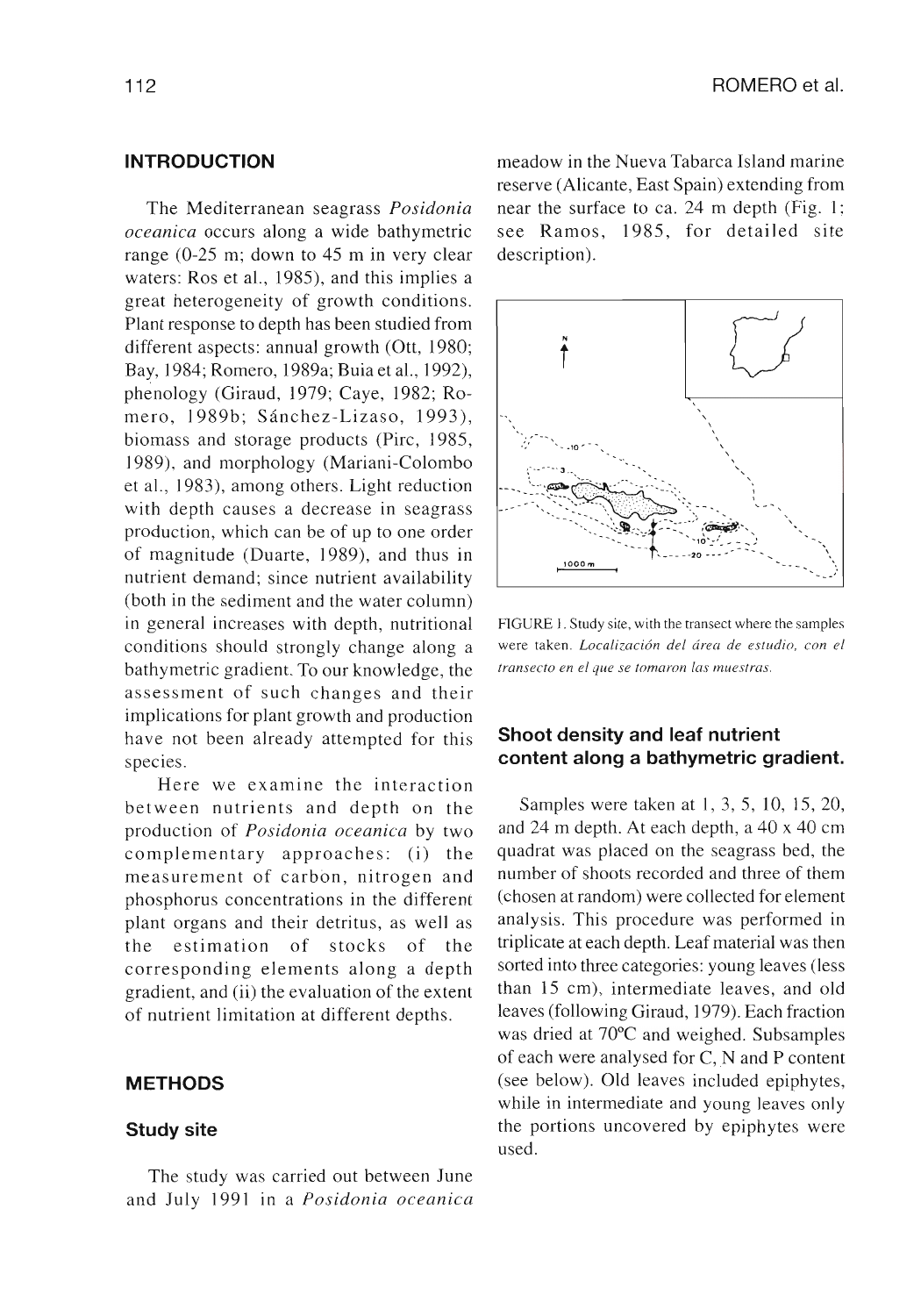## **Belowground parts (roots and rhizomes) and detritus stocks**

Samples were taken at 5 and 20 m. Leaf litter was sampled using a suction device inside a  $35 \times 35$  cm quadrat, in triplicate. Sediment was washed off through a 1mm mesh and the non-leaf detritus was discarded. Two fractions, fine litter  $( $0.8 \text{ cm}$ )$  and coarse litter (>0.8 cm) were separated. More details on the method can be found elsewhere (Romero et al., 1992).

Belowground parts were sampled with a diver-operated corer, 15 cm in diameter and 20 cm high. Samples were washed thoroughly and sorted into the following parts: living rhizomes, dead rhizomes, living roots, dead roots, and fine undifferentiated fraction (particle size between 0.1 and 0.8 cm). Each fraction was dried as above and weighed. Subsamples were kept for element inalysis.

#### **Experimental nutrient addition**

In situ nutrient additions were performed at 3, 10, and 20 m depth. Twelve plots (0.05 m?) were marked at each depth, and the folowing treatments were randomly assigned to sibsets of 3 plots: P addition  $(K, HPO, -8 g)$ P m<sup>2</sup>), N addition (NH<sub>4</sub>NO<sub>3</sub> - 15 g N m<sup>-2</sup>), N + P addition (15 g N m<sup>-2</sup>, 8 g P m<sup>-2</sup>), no addition (control). Nutrients were added in the form of slow-release fertilizer introduced in the sediment. Ten shoots per plot were marked (Ziemm, 1974; Romero, 1989a) and recovend one month later to estimate leaf growth, biomass and other phenological features as described elsewhere (Romero, 1985). Deails on leaf apex were recorded for all leaves vithin a shoot. Four categories were distinguished, according to Boudouresque & Meinesz (1982): intact, broken, eaten by fishes and eaten by sea-urchins. After epiphyte removal, C, Il, and P concentration of plant tissue were arnlyzed.

#### **Element analysis**

C and N were analyzed with a Carlo-Erba NA1500 autoanalyzer at the Serveis Científico-Técnics, Universitat de Barcelona. Phosphorus content was determined by ICP (Induced Coupled Plasma) after wet digestion in a microwave oven (Mateo & Sabaté, 1993).

#### **Statistical procedures**

Differences in biomass/necromass stocks were tested using two-way ANOVA. The dependent variable was the dry weight and independent variables were depth (5 and 20 m) and status (living or dead). Differences in nutrient concentration of biomass/necromass were tested using a three-way MANOVA, where the dependent variables were C, N and P concentrations and independent variables were depth (5 and 20 m), status (as above) and plant part (leaves, rhizomes and roots). Differences in resource allocation pattern and contribution of the different leaves to the overall shoot production were analyzed following Abrahamson & Caswell (1982). Changes in nutrient content in leaves along the depth transect were analyzed using oneway MANCOVA, using the C, N and P concentration as dependent variables, leaf age (young, intermediate, old) as independent variable and depth as covariate. Statistical significance of the results of fertilization experiment was tested using three-way MANOVA, using nitrogen addition (yes or no), phosphorus addition (yes orno) and depth (3, 10 and 20 m) as independent variables, growth response or element concentration as dependent variables, and variance between replicate plots and within plots as error terms. Differences in the causes of breakage of leaf apex (hydrodynamisn or herbivory) at different depths were tested using one-way MANCOVA.

Other statistical methods included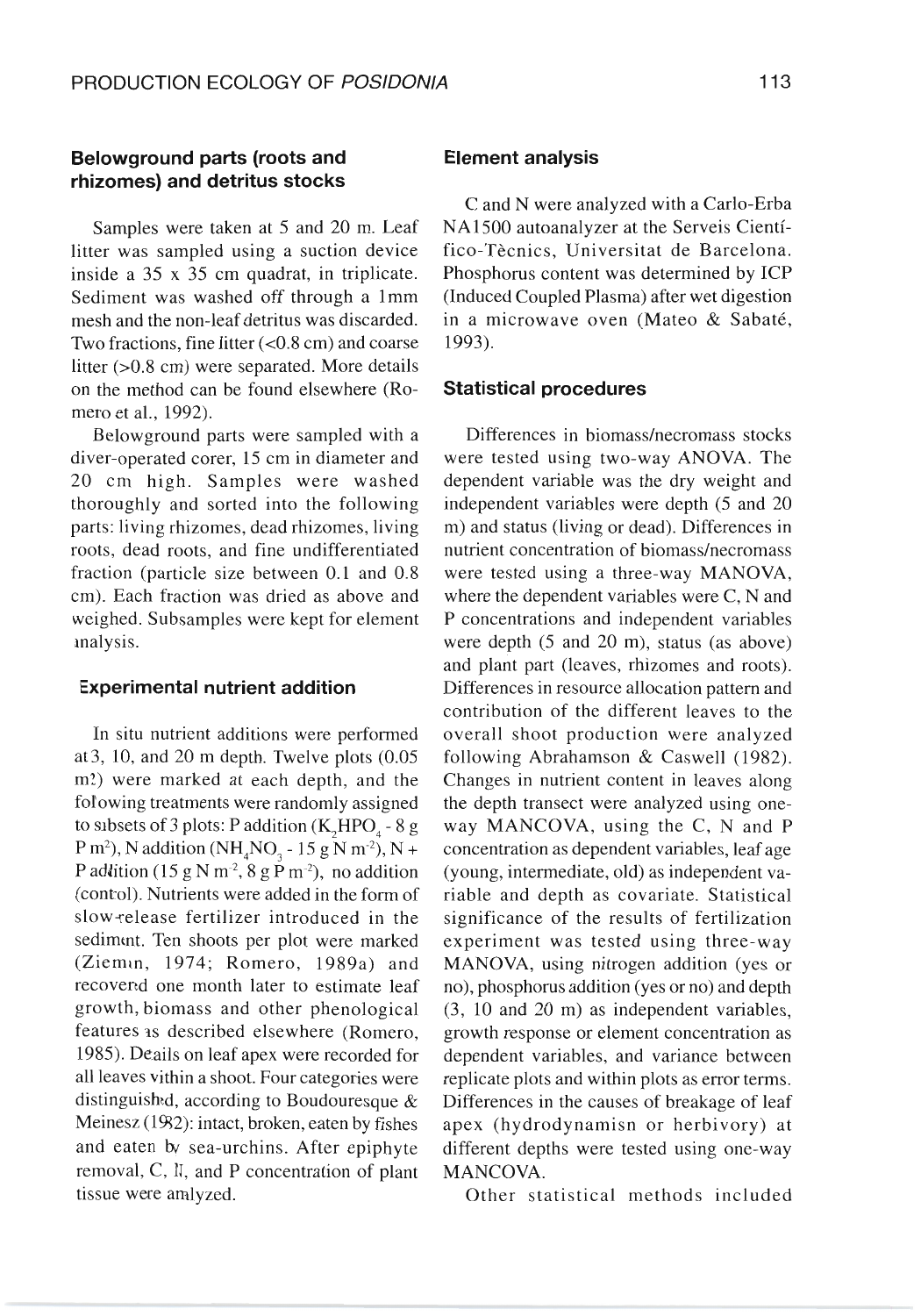regression analysis and Tukey post-hoc tests. Departures from the null hypothesis were considered significant at 5 % probability level

## **RESULTS**

## **Biomass, necromass and nutrient concentrations at 5 and 20 m**

Biomass, necromass and tissue nutrient concentration are shown in Table I. Total organic standing stocks (living+dead) were higher at 5 m than at 20 m. Biomass was higher than necromass at 5 m, and the reverse occurred at 20 m. Nitrogen and phosphorus concentrations in living parts were always higher than in dead parts. Leaves showed higher N and P concentrations than roots and rhizomes (up to three times in some cases). Carbon content in the plant was higher at the shallow station than at the deep one.

Mineral resource allocation (percentage of the element considered in a plant part relative to the total pool; Harper, 1977) is summarized in figure 2. Differences in allocation patterns for, on the one hand, carbon, and, on the other hand, nitrogen and phosphorus, are quite evident. While the first is basically accumulated in belowground parts (roots and rhizomes), the others, especially phosphorus, are allocated to the leaves.

TABLE I. Biomass or necromass (as dry weight per square meter) and nutrient (carbon, nitrogen and phosphorus) concentrations (as % of dry weight) values of the different compartments studied at the two stations (5 and 20 m). Foi each value the mean standard error are given (SEM, with n=3). *Valores de biomasa o necromasa (en peso seco por metro cuadrado) y concentraciones (en % de peso seco) de nutrientes (carbono, nitrógeno* y *fósforo) de los distintos compartimientos estudiados en las dos estaciones (5 y 20 m). Para cada valor se da el error típico de la media (SEM, con n=3).*

|                 |               |                 | $g$ DW m <sup>-2</sup> | $\mathbf C$      | N               | $\bf{P}$          |
|-----------------|---------------|-----------------|------------------------|------------------|-----------------|-------------------|
|                 | <b>LIVING</b> | <b>LEAVES</b>   | $1637.33 \pm 372$      | $28.97 \pm 1.56$ | $1.35 \pm 0.18$ | $0.107 \pm 0.010$ |
|                 |               | <b>RHIZOMES</b> | 3813.90±457            | $38.11 \pm 0.50$ | $0.64 \pm 0.04$ | $0.024 \pm 0.002$ |
|                 |               | <b>ROOTS</b>    | 2871.14±234            | $43.25 \pm 0.33$ | $0.59 \pm 0.02$ | $0.027 \pm 0.001$ |
|                 |               | <b>TOTAL</b>    | 8322.34                |                  |                 |                   |
| 5 <sub>m</sub>  | <b>DEAD</b>   | <b>LEAVES</b>   | $10.45\pm 6$           | $32.35 \pm 0.41$ | $0.77 \pm 0.09$ | $0.052 \pm 0.010$ |
|                 |               | <b>RHIZOMES</b> | 3909.78±502            | $35.83 \pm 0.92$ | $0.50 \pm 0.03$ | $0.021 \pm 0.001$ |
|                 |               | <b>ROOTS</b>    | 1047.99±504            | $43.62 \pm 0.49$ | $0.53 \pm 0.04$ | 0.019:0.002       |
|                 |               | <b>TOTAL</b>    | 5803.37                |                  |                 |                   |
|                 | <b>TOTAL</b>  |                 | 14125.70               |                  |                 |                   |
|                 | <b>LIVING</b> | <b>LEAVES</b>   | 586.00±150             | $26.90 \pm 2.55$ | $1.60 \pm 0.16$ | $0.140 \pm 0.007$ |
|                 |               | <b>RHIZOMES</b> | 2117.98±601            | 38.59±1.20       | $0.66 \pm 0.07$ | $0.333 \pm 0.000$ |
|                 |               | <b>ROOTS</b>    | 503.48±119             | $41.25 \pm 0.38$ | $0.61 \pm 0.03$ | $0044 \pm 0.003$  |
|                 |               | <b>TOTAL</b>    | 3207.46                | 35.58            | 0.96            | 0.072             |
| 20 <sub>m</sub> | <b>DEAD</b>   | <b>LEAVES</b>   | 31.89±3.82             | 35.20±037        | $0.74 \pm 0.01$ | $0.032 \pm 0.001$ |
|                 |               | <b>RHIZOMES</b> | 2707.29±723            | 32.44±0.35       | $0.44 \pm 0.04$ | $0.026 \pm 0.001$ |
|                 |               | <b>ROOTS</b>    | 835.30±148             | $39.67 \pm 0.63$ | $0.51 \pm 0.02$ | $0.023 \pm 0.002$ |
|                 |               | <b>FINE</b>     | 1219.72±141            | 38.37±0.21       | $0.58 \pm 0.01$ | $0.047 \pm 0.002$ |
|                 |               | <b>TOTAL</b>    | 4794.20                |                  |                 |                   |
|                 | <b>TOTAL</b>  |                 | 8001.66                |                  |                 |                   |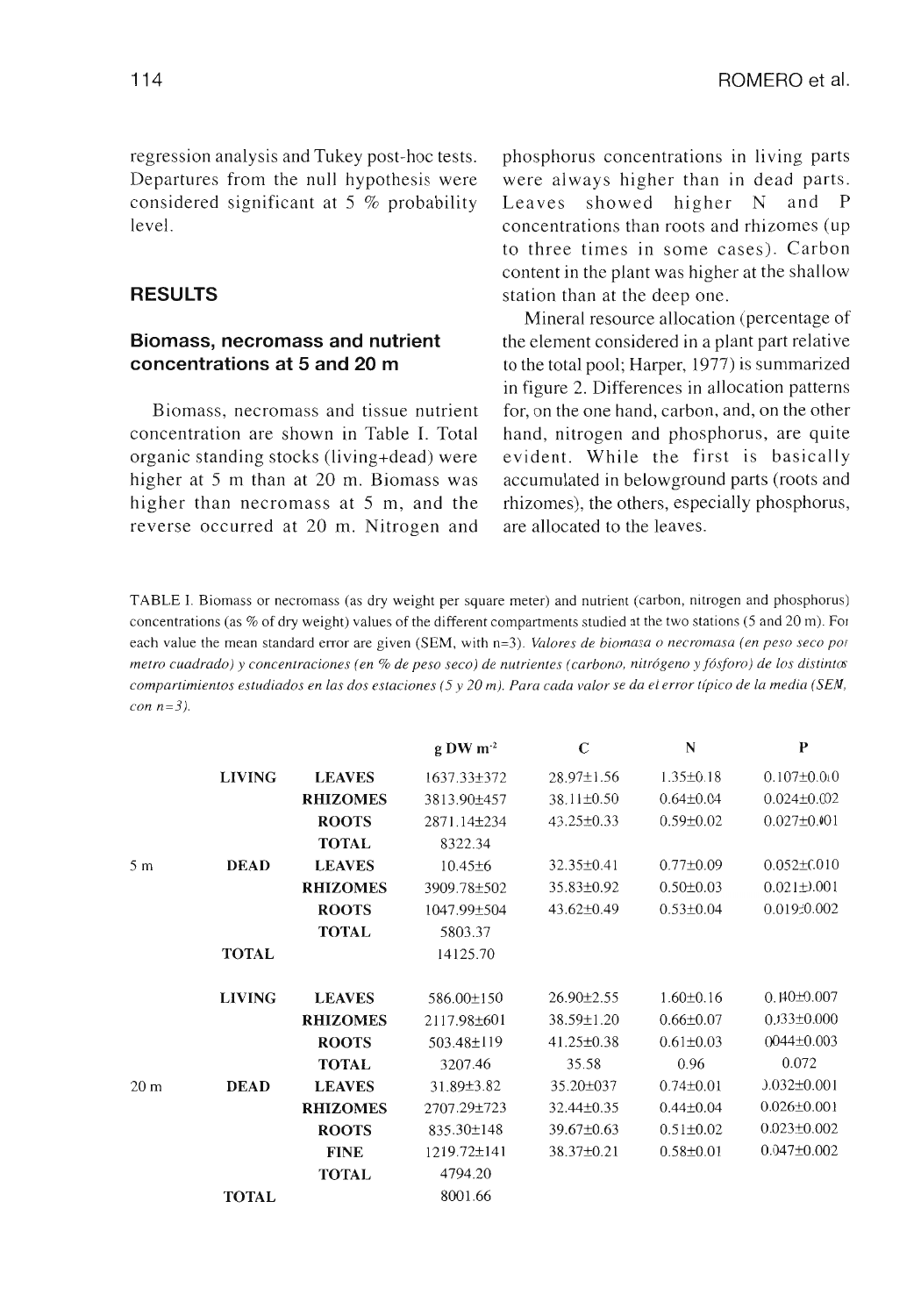

FIGURE 2. Resource allocation (carbon, nitrogen and phosphorus) in the three fractions studied (leaves, rhizones and roots) at 5 m and 20 m. *Reparto de recursos (ccrbono, nitrógeno* y *fósforo) en las tres fracciones* estudiadas (hojas, rizomas y raíces) a 5 y 20 m.



## **Bathymetric variations of leaf nutrient content and shoot density**

Shoot density decreased exponentially with depth (Fig. 3). Carbon content in the leaves was depth independent, while N and P clearly increased in the deeper plants (Figs. 4, 5 and 6). In a11 cases, young leaves showed a higher nutrient concentration than old leaves. The N:P ratio was, in general, very high, ranging from 25 to 35, decreasing with depth, especially in young leaves.



FIGURE 4. Bathymetrical variations in carbon content of young, intermediate and old leaves. The mean and the standard error are given (n=3). *Variaciones batimétricas en el contenido en carbono de hojas jóvenes, intermedias y viejas. Se dan la media y el error típico (n=3).*



FIGURE 3. Bathymetrical variation of the density of *Posidonia oceanio.* For each depth, the mean and the standard error are gven (n=3). *Variación batimétrica de la densidad de Posiamia oceanica. Para cada profundidad se dan la media )el error típico (n=3).*

FIGURE 5. Bathymetrical variations in nitrogen content of young, intermediate and old leaves. The mean and the standard error are given (n=3). *Variaciones batimétricas en el contenido en nitrógeno de hojas jóvenes, intermedias y viejas. Se dan la media y el error típico (n=3).*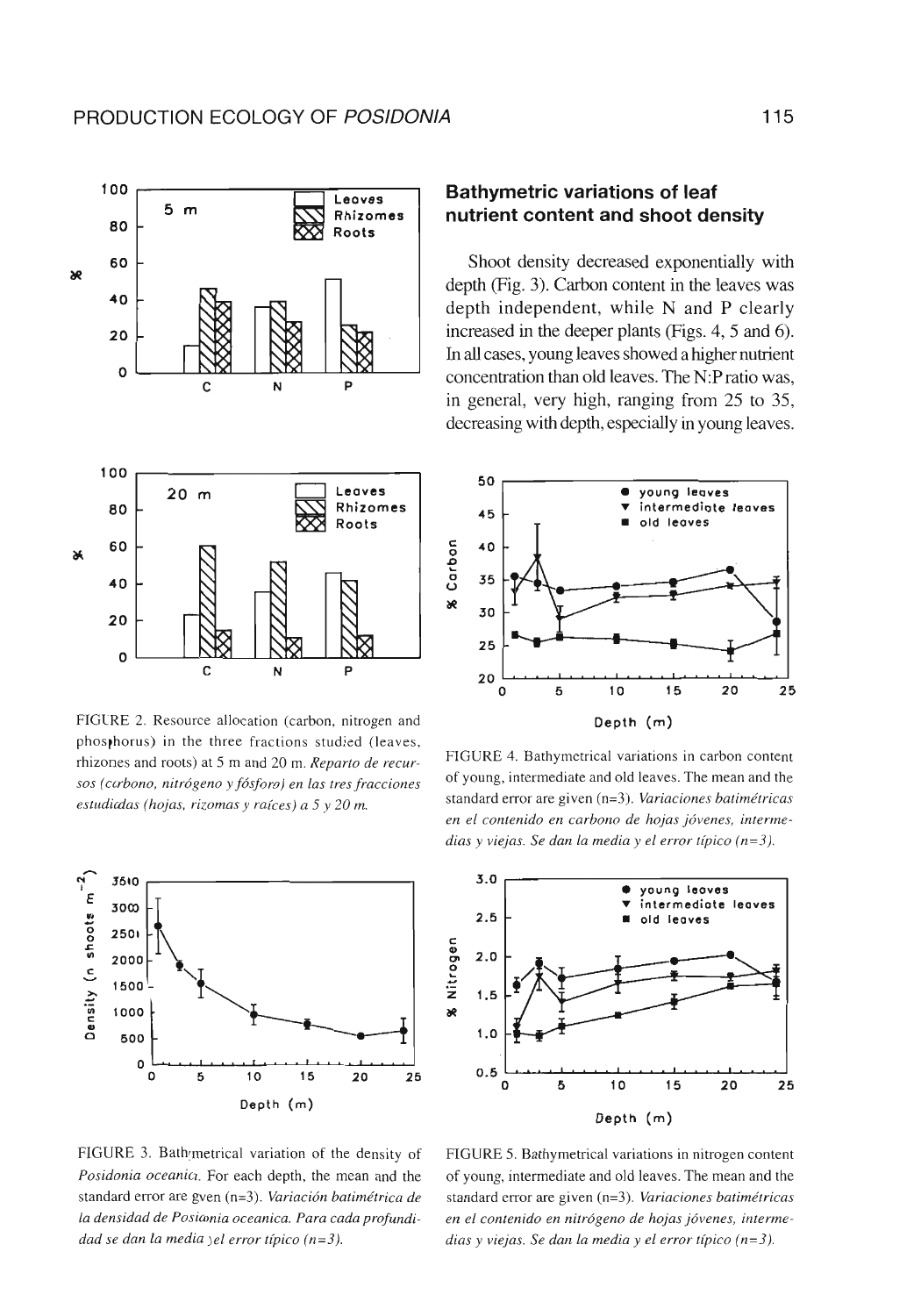

FIGURE 6. Bathymetrical variations in phosphorus concentration of young, intermediate and old leaves. The mean and the standard error are given (n=3). *Variaciones batimétricas en el contenido en fósforo de hojas jóvenes, intermedias y viejas. Se dan la media y el error típico (n=3).*

#### **Nutrient addition experiments**

Leaf nutrient concentration following the experimental fertilization are shown in figu-





 $\lambda$ 

FIGURE 8. Effect of nutrient additions (Control;  $+N =$ addition of nitrogen;  $+P =$  addition of phosphorus;  $+NP$ = addition of nitrogen plus phosphorus) on the phosphorus content of young and old leaves at three depthi (3, 10) and 20 m). *Efecto de las adiciones de nutrienrs (control; +N = adición de nitrógeno; +P = adición le fósforo*; +NP = adición de nitrógeno y fósforo) sobre el con*tenido en fósforo de las hojas jóvenes y viejas c tres profundidades (3, 10 y 20 m).*

FIGURE 7. Effect of nutrient additions (Control;  $+N =$ addition of nitrogen;  $+P =$  addition of mosphorus;  $+NP$  $=$  addition of nitrogen plus phosphorw) on the nitrogen content of young and old leaves at tlree depths (3, 10 and 20 m). *Efecto de las adiciones le nutrientes (control; +N = adición de nitrógeno; +F= adición de fósforo; +NP = adición de nitrógeno y fisforo) sobre el contenido en nitrógeno de las hojas jivenes y viejas a tres profundidades (3, 10 y 20 m).*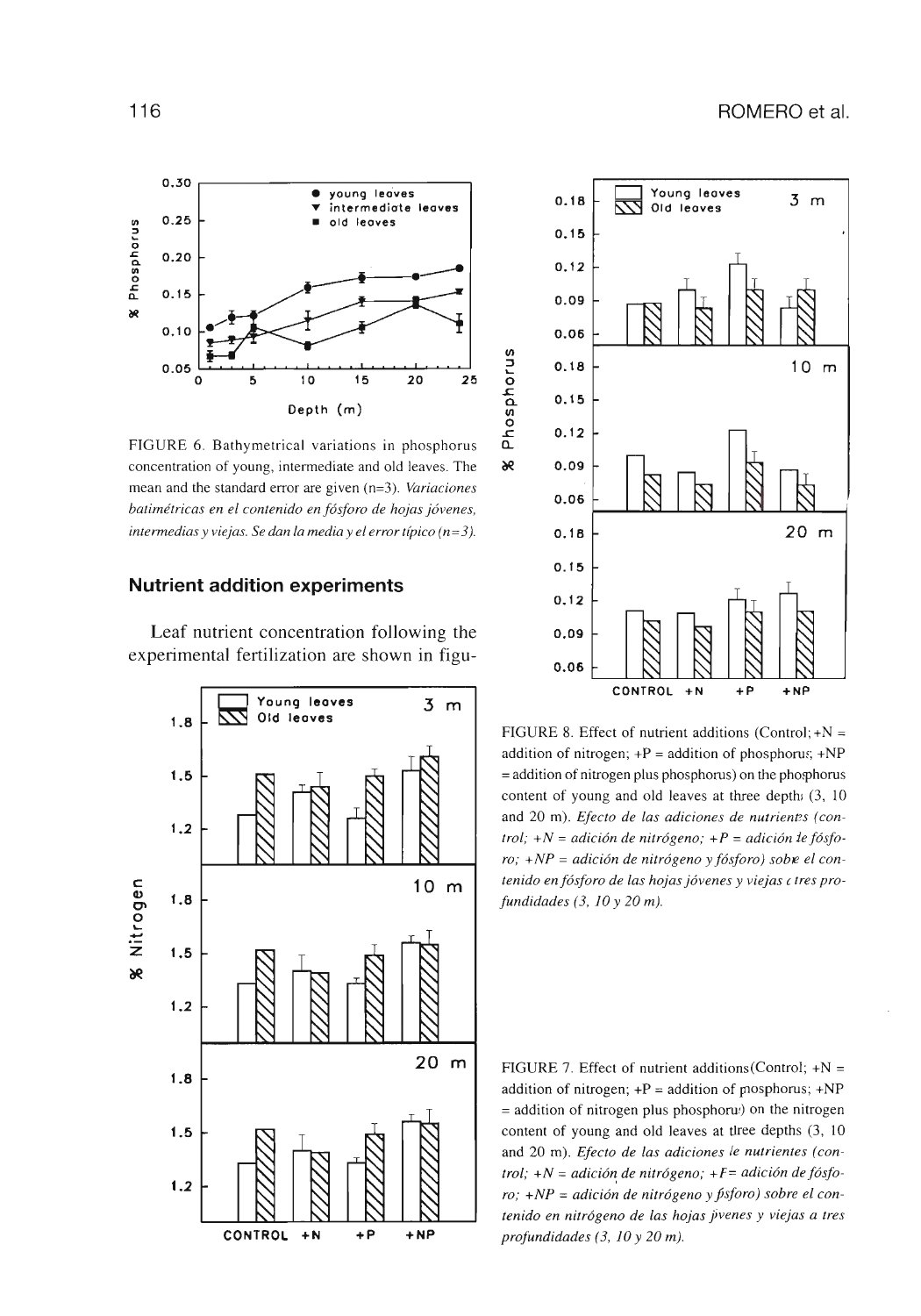res 7 and 8. As mentioned (Figs. 5 and 6), N and P concentration increased with depth. An increase in N and P content was found in treated relative to untreated plants, which was highest for phosphorus at 3 m (more than 30 % relative to controls); maximum increase in nitrogen occurred at 10 m (around 20 % relative to controls).

Mean values for plant growth after treatments are given in figure 9. As shown, growth of shoots from the shallower station (3 m) was lower than that of the deep ones. The addition of N or P did not induce any significant change in shoot growth. In any

case, attention is drawn to the very high variability in shoot growth due to random factors, mostly variability within plots (47 % of variance explained) but also between replicate plots (10 % of variance explained).

The contribution of each individual leaf to the overall growth of the shoot depends largely on the leaf age (ranked from 1 to 6, where 1 is the youngest one) and is modified by both nitrogen (increase of the relative contribution of the older leaves) and phosphorus additions (increase of the relative contribution of the younger leaves; Fig. 10).

Finally, the action of both herbivores and



FIGURE 9. Effect of nutrient additions (Control;  $+N =$ addition of nitrogen;  $+P =$  addition of phosphorus;  $+NP$ = addition of nitrogen plus phosphorus) on leaf growth at three depths (3, 10 and 20 m). *Efecto de las adiciones de nutrientes (control; +N = adición de nitrógeno; +P = adición de fósforo; +NP = adición de nitrógeno* y *fósforo) sobre el crecimiento foliar a tres profundidades (3, 10y20m).*



FIGURE 10. Relative contribution of each leaf to the shoot growth in the different treatments at 10 m depth. *Contribución relativa de cada hoja al crecimiento del haz en* los *distintos tratamientos a 10 m de profundidad.*



FIGURE 11. Apex state (frequency, in %) at the three stations studied. *Estado del ápice (frecuencia, en %) en las tres estaciones estudiadas.*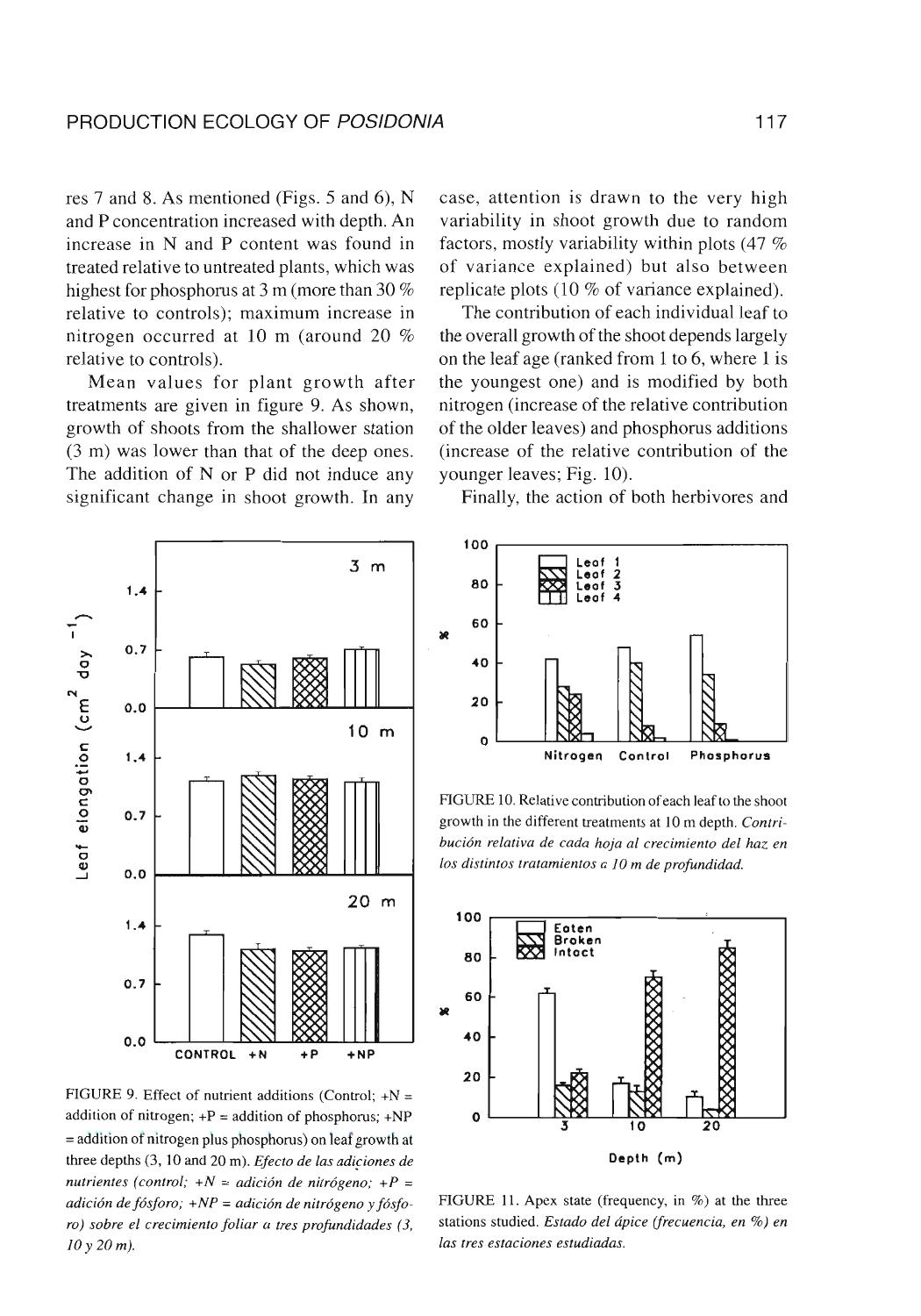hydrodynamism in causing leaf breakage was clearly higher near the surface (Fig. 11).

### **DISCUSSION**

Shoot density values (Fig. 3) are very high, especially in shallow areas, compared to data obtained by other authors (Giraud, 1979; Ott, 1980; Bay, 1984; Romero, 1989b; see more references in Sánchez-Lizaso, 1993). Density decrease with depth is linked to light reduction (Boudouresque et al., 1980; Bay, 1984; Romero, 1985) and also, in the studied meadow, to the damaging effect of trawling fishing below 20 m (Sánchez-Lizaso, pers. obs.).

Belowground biomass also decreases with depth (Table I), and is related to the decrease in shoot density; root plus rhizome weight per shoot remains fairly constant  $(4-5 \text{ g DW shoot}^{-1})$ , and in the same range as that found in other meadows (Pirc, 1983; Romero, 1985).

Leaf litter stocks are very low (Table I), representing less than 1 % of the leaf biomass. Although at this time of year (end of June) the litter stocks are generally very low, values of 8-15 % have been reported under similar conditions of season and depth (Romero et al., 1992; Mateo & Romero, 1997) and may be due either to high export rates or to high decay values. However, high leaf decay values are not likely to occur, due to the low quality of the leaf material (low N and P concentration, Figs. 5 and 6; C:N in the order of 20-30), which has been recognized as a key factor in controlling decay rates (Melillo et al., 1989; Buchsbaum et al., 1991). Thus we conclude that up to 75-80 % of leaf production (computed following Romero et al., 1992) is exported due to the action of the prevailing E winds (Sánchez-Lizaso, 1993). These high export rates should therefore affect the nutrient budget of the system; if 75-80 % of leaf production is exported in the form of old leaves (Figs 2, 3 and Table I), and taking into account the annual production given by Sánchez-Lizaso (1993), we can estimate a total loss of 19.6 g N  $m^2 y^+$  at 3 m and 5.8 g N  $m<sup>-2</sup> y<sup>-1</sup>$  at 20 m, and 1.14 g P m<sup>-2</sup> y<sup>-1</sup> at 3 m and 0.33 g P  $m<sup>-2</sup>$  y<sup>-1</sup> at 20 m, which represents, respectively, 88-85 % of N and 75-59 % of P of annual nutrient requirements for leaf growth. These losses, in addition to the general oligothrophy of the area (Prats & Martín, 1991), can cause nutrient shortage.

Consistently with this assertion, N and P concentration of leaves are very low (Figs. 5 and 6), and the N:P atomic ratio is very high compared to other seagrasses (Duarte, 1990) and to *Posidonia oceanica* from other sites (Alcoverro et al., 1995) suggesting a nutrient limitation of growth. This potential limitation is reflected in a number of findings, such as the increase in N and P concentration with depth and the decrease in the N:P ratio (coherent with a P limitation in the shallow areas of the meadow that further switches to a light limitation in the deeper areas) or the preferential allocation to leaves of the most limiting resources (N and P), which is described in nutrient-limited seagrasses (Pérez et al., 1994). Further indirect evidence of nutrient limitation in the shallow zone, higher resource allocation to root development (Fig. 2), needs more critical evaluation, since the role of roots as absorption organs in *Posidonia oceanica* is still controversial (Fresi & Saggiomo, 1980); an alternative explanation can be proposed, based upon the need for a more consistent anchoring system in shallow areas, due to more intense water movement.

In any case, this scenario (nutrient limitation in shallow areas and light limitation in deeper ones) is paradigmatic in aquatic systems (see, for example, Ballesteros, 1989) and depends basically on the availability of these resources (light and nutrients) relative to the demand for them. However, it can be amplified by accelerated leaf losses, which prevents retranslocation. Reclamation of nutrients from old to young, actively growing leaves has been demonstrated as an important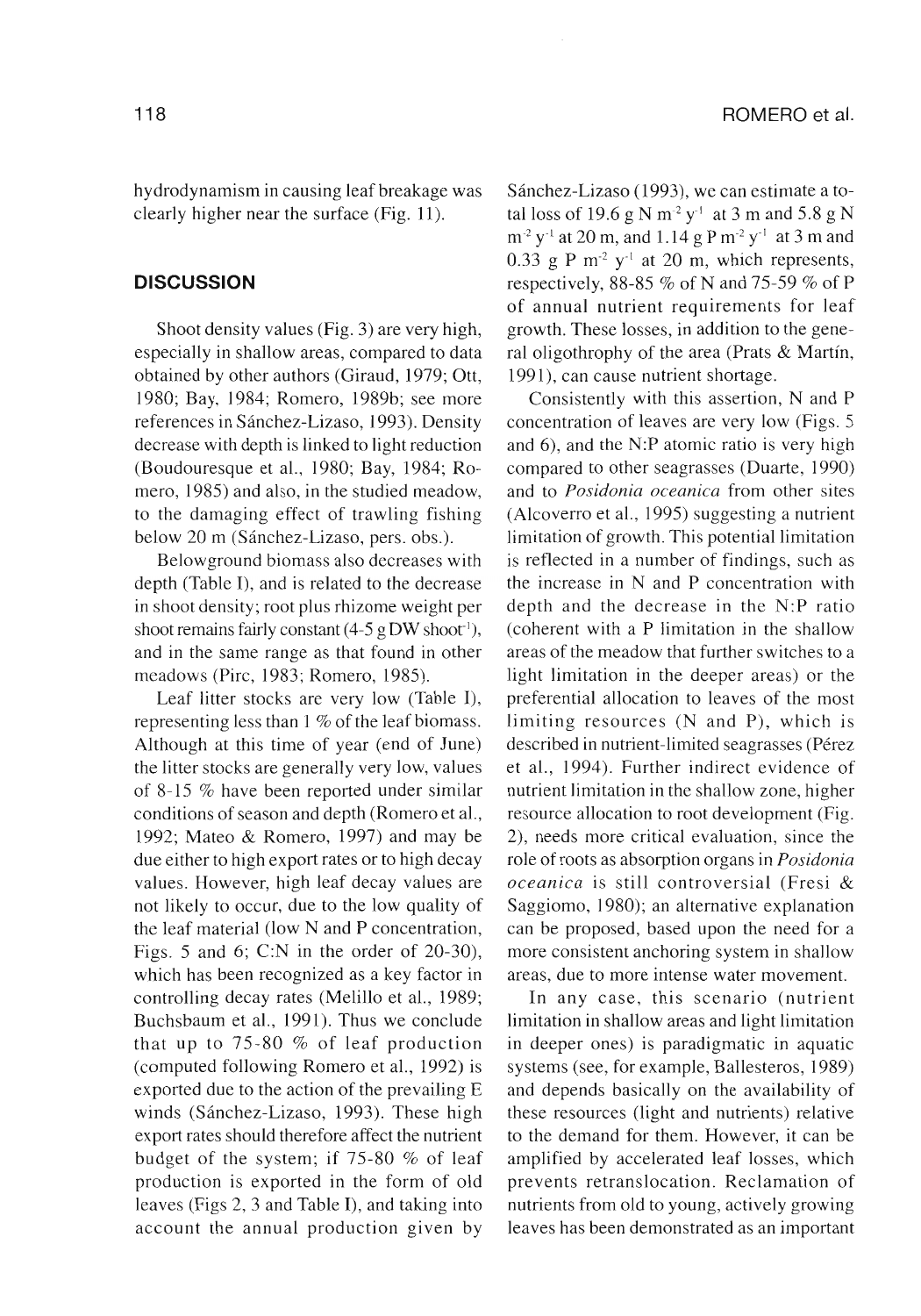process in nutrient economy of seagrasses (Pedersen & Borum, 1993). In our case, the positive correlation (Fig. 12) between shoot size (which depends on the presence or absence of old leaves) and the P concentration of young leaves supports the importance of retranslocation. Leaf loss is enhanced by herbivory and hydrodynamism, and, as shown in figure 11, both effects are clearly stronger near the surface. Thus, nutrient limitation could be severe near the surface due not only to the high demand for growth (higher shoot density; Fig. 3), but also to leaf losses caused by higher herbivore pressure and hydrodynamism forcing (Fig. 11) preventing internal recycling and leaf litter exportation (preventing external recycling).



FIGURE 12. Relationship between shoot size (as biomass in g dry weigth) and phosphorus content in leaves (weighted mean of young, intermediate and old leaves). The correlation is significant for the data of the shallow stations (1, 3 and 5 m). *Relación entre tamaño del haz (como biomasa en g de peso seco) y contenido en fósforo en las hojas (media ponderada de hojas jóvenes, intermedias y viejas). La correlación es significativa para los datos de las estaciones someras (1, 3 y 5 m).* 

The results of the experimental fertilization showed that all the plants treated with P reached a relatively constant P concentration in tissues, irrespective of depth (about 0.12 % for young leaves; Fig. 8), which is the same concentration found in the deep (20 m) control plants. In the plots treated with both N and P, the atomic N:P ratio was about 25, significantly lower than the control ratios (32 at 3 m and 30 at 10 m). These results, given similar findings reported in the literature (Duarte, 1990, Short et al., 1990, Pérez et al., 1991; Tomasko & Lapointe, 1991), again point to a P limitation, at least at the shallow station. Conversely, the growth data obtained in the experimental fertilization do not support this hypothesis.

The apparent contradiction between most of our results and growth data can be explained by two alternative hypotheses. The first is that the response of *Posidonia oceanica* to nutrient addition is neither simple nor direct, but follows a sequential pattern: increase in assimilation, increase in nutrient content in tissues, increase in leaf elongation, increase in biomass and finally interactions at population and community level (see Pérez et al., 1991, 1994). The duration of this experiment (1 month) is probably not long enough to cover more than the first steps of this sequence.

At the shoot level there is a high heterogeneity (leaf material of O to 100 days of age; Romero, 1989b), which can also affect the plant response. Our data show that the growth differences between shallow and deep shoots are due to differences in the growth of leaves 2 and 3 (leaf 1 being the youngest). At 10 m, nitrogen seems to enhance growth of leaves 2 and 3 while phosphorus enhances growth of leaf 1 (Fig. 10). This response does not appear at 3 m.

An alternative hypothesis is based upon the fact that from June to September most of the products of higher plant photosynthesis are allocated to starch and sucrose synthesis (Pirc, 1989; Alcoverro, 1995), with a reduced leaf growth. As has recently been shown (Sánchez-Lizaso, 1993), such a decrease in leaf growth occurs in March-April in Nueva Tabarca, revealing an early beginning of starch synthesis. Thus when a nutrient increase occurs, nutrients are assimilated and not used for growth but stored, which is coherent with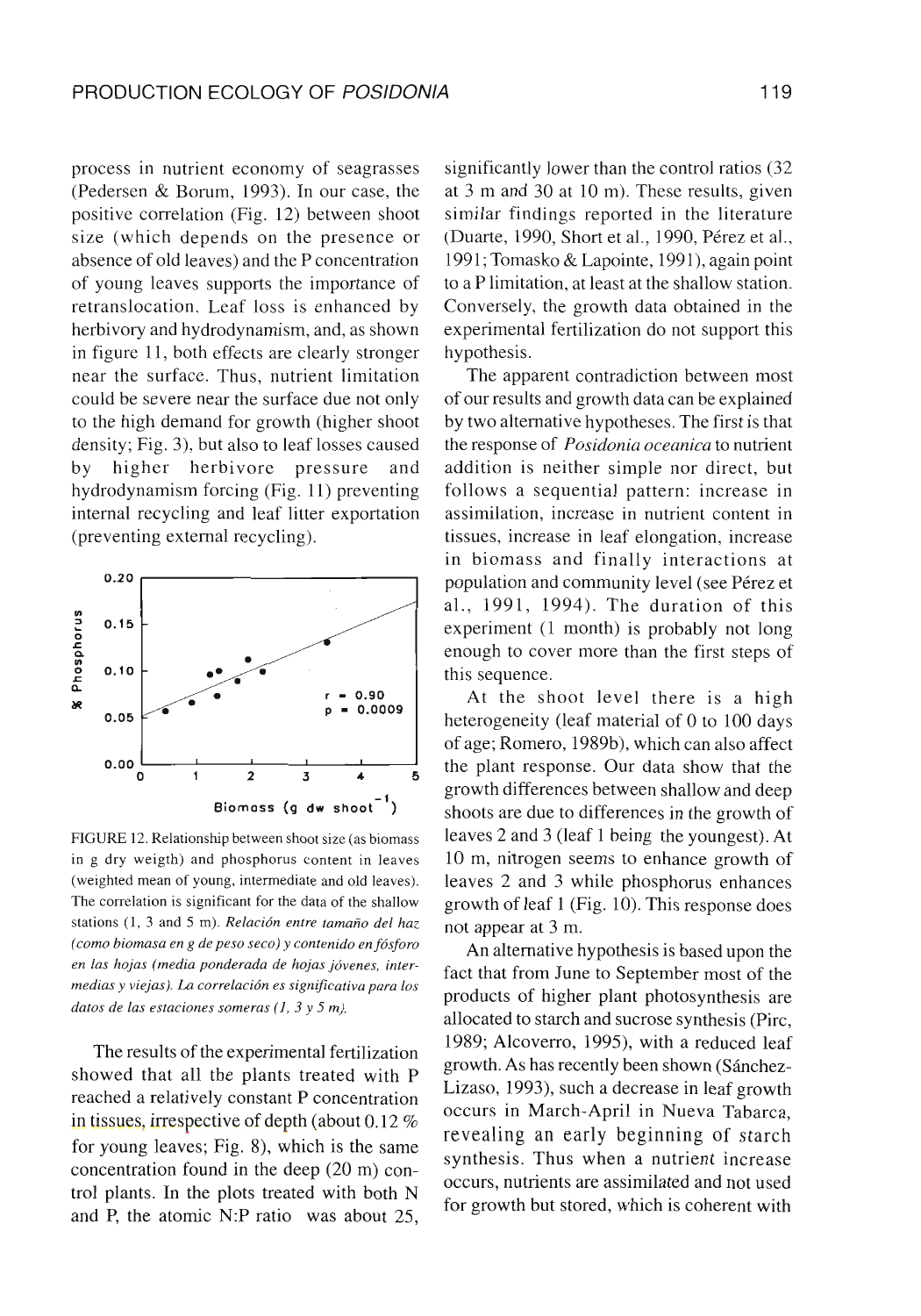our results. The internal growth rhythm demonstrated by Ott (1979) reinforces this hypothesis.

In summary, our results point to a nutrient limitation of *Posidonia oceanica* growth in shallow areas of the Nueva Tabarca meadow, due to three concurrent factors: (i) high demand relative to nutrient availibility. (ii) high leaf litter export which prevents in situ recycling, and (iii) high leaf losses due to herbivory and hydrodynamism, which prevents retranslocation of nutrients (internal recycling).

The response of the plant to nutrient addition shows an increase in nutrient assimilation following fertilization in the shallow area, but not growth enhancement, which can be explained either by the short duration of our experiment or by a certain independence of *Posidonia* growth strategy from environmental factors.

#### **ACKNOWLEDGEMENTS**

This work benefited from a Fundació Gil-Albert (Excma. Diputación de Alicante) grant. Aurelio Aranda, Carlos Candela, Jordi Puig and Núria Parpal helped in the field work. Bertrán and Óscar painted the expedition with colour and joy.

## **REFERENCES**

- ABRAHAMSON, W. & CASWELL, H. 1982. On the comparative allocation of biomass, energy and nutrients. *Ecology,* 63(4):982-992.
- ALCOVERRO, T. 1995. *Production ecology of the Mediterranean seagrass Posidonia oceanica (L.) Delile.* Ph. D. Thesis. University of Barcelona.
- ALCOVERRO, T., DUARTE, C. M. & ROMERO, J. 1995. Annual growth dynamics of Posidonia oceanica: contribution of large-scale versus local factors to seasonality. *Mar. Ecol. Prog. Ser,* 120:203-210.
- BALLESTEROS, E. 1989. Production of seaweeds in Northwestern Mediterranean marine communities: its relation with environmental factors. *Scient. Mar,* 53(2- 3):357-364.
- BAY, D. 1984. A field study of the growth dynamics and productivity of Posidonia oceanica (L.) Delile in Calvi bay, Corsica. *Aquat. Bot.,* 20:43-64.
- BOUDOURESQUE, C. F., GIRAUD, G. & PANAYOTIDIS, P. 1980. Végétation marine de l'ile de Port-Cros (Parc National). XIX. Mise en place d'un transect permanent. *Trav. Sci. Parc Nation. Port Cros,* 6: 207-221.
- BOUDOURESQUE, C. F. & MEINESZ, A. 1982. *Découverte de l'herbier de Posidonie.* Cahiers Parc National Port Cros, 4.
- BUCHSBAUM, R., VALIELA, I., SWAIN, T., DZIERZESKI, M. & ALLEN, S. 1991. Available and refractory nitrogen in detritus of vascular plants and macroalgae. *Mar. Ecol. Prog. Ser,* 72:131-143.
- BUIA, M. C., ZUPO, V. & MAZZELLA, L. 1992. Primary production and growth dynamics of *Posidonia oceanica. P.S.Z.N.I: Mar. Ecol.,* 13(1):1-15.
- CAYE, G. 1982. Étude sur la croissance de la posidonie *Posidonia oceanica* (L.) Delile, formation de feuilles et croissance de tiges au cours d'une année. *Thétys,* 10(3): 229-235.
- DUARTE, C. M. 1989. Temporal biomass variability and production/biomass relationships of seagrass communities. *Mar. Ecol. Prog. Ser,* 51:269-276.
- DUARTE, C. M. 1990. Seagrass nutrient content. *Mar. Ecol. Prog. Ser,* 67:201-207.
- FRESI, E. & SAGGIOMO, V. 1980. Phosphorus uptake and transfer in Posidonia oceanica (L.) Delile. *Rapp. Com. Int. Mer Médit.,* 27(2):178-188.
- GIRAUD, G. 1979. Sur une méthode de mesure et de comptage des structures foliaires de *Posidonia oceanica* (L.) Delile. *Bull. Mus. Hist. Nat. Marseille,* 39:33-39.
- HARPER, J. L., 1977. *Population biology in plants.* Academic Press. London.
- MARIANI-COLOMBO, P., RASCIO, N. & CINELLI, F. 1983. *Posidonia oceanica* (L.) Delile: a structural study of the photosynthetic apparatus. P.S.Z.N.I. *Mar. Ecol.,* 4(2):133-145.
- MATEO, M. A. & ROMERO, J. 1997. Detritus dynamics in the seagrass Posidonia oceanica: elements for an ecosystem carbon and nutrient budget. *Mar. Ecol. Prog. Ser,* 151:43-53.
- MATEO, M. A. & SABATÉ, S. 1993. Wet digestion of vegetal tissue using a domestic microwave oven. *Anal. Chim. Acta,* 279:273-279.
- MELILLO, J. M., ABER, J. D., LINKINS, A. E., RICCA, A., FRY, B. & NADELHOFFER, K. J. 1989. Carbon and nitrogen dynamics along the decay continuum: plant litter to soil organic matter. *Plant and Soil,* 115:189-198.
- OTT, J. A. 1979. Persistence of a seasonal growth rhythm in *Posidonia oceanica* (L.) Delile under constant conditions of temperature and ilumination. *Mar. Bio. Letters,* 1:99-104.
- OTT, J. A. 1980. Growth and production of *Posidonia oceanica* (L.) Delile. *P.S.Z.N.I: Mar. Ecol.,* 1:47-64.